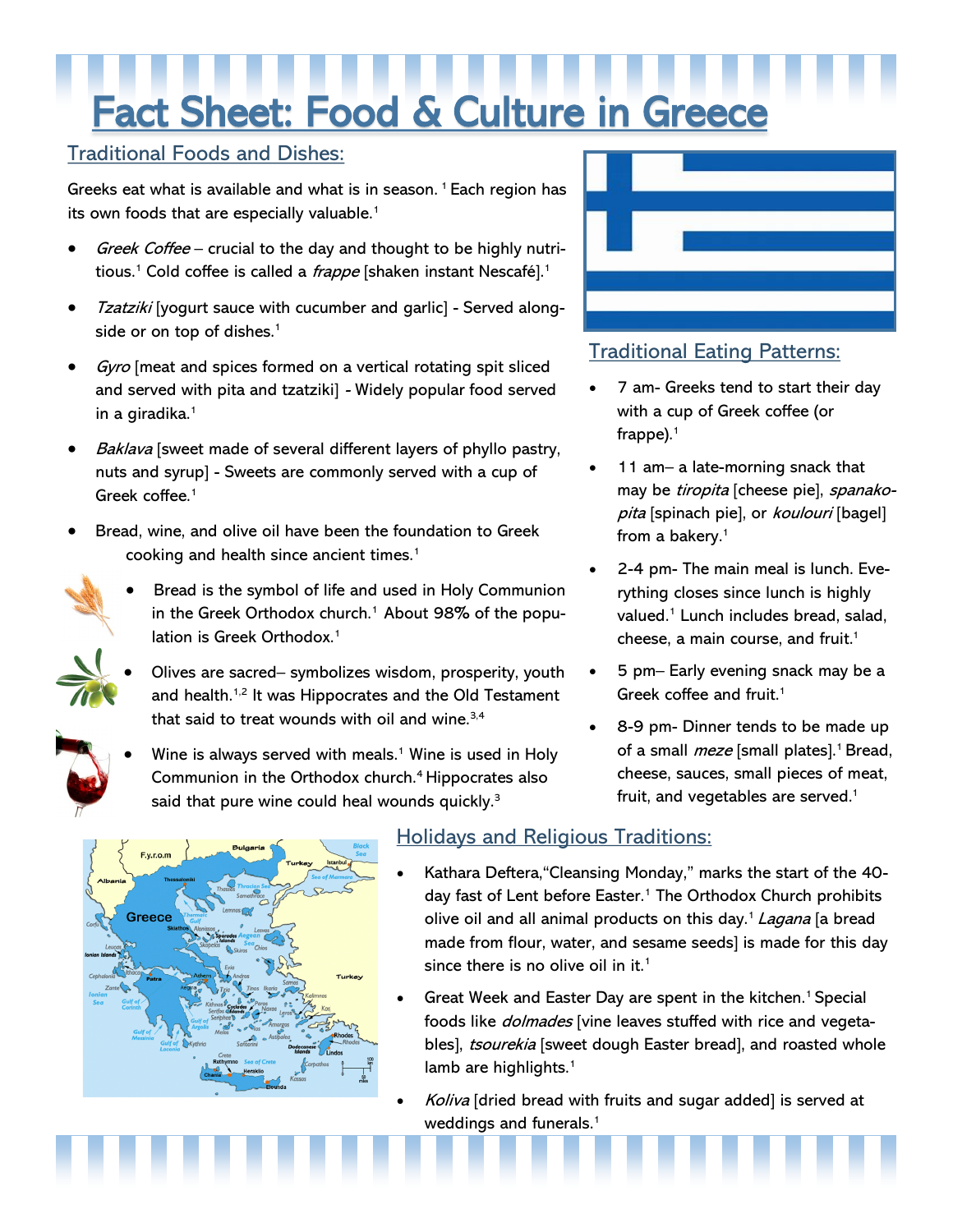### Traditional Health Beliefs:

Greeks strongly believe that food is the foundation to physical and mental health.<sup>1</sup> This comes from ancient times and philosophers like Hippocrates.<sup>1</sup>

- Greeks rarely eat raw foods. They believe the longer something cooks, the healthier it is for you.<sup>1</sup>
- The Orthodox church has fasting periods that restrict the use of animal products.<sup>1</sup> Besides spiritual benefits, they also believe this allows for the elimination of toxins from the body built up from animal products.<sup>1</sup>
- Greek coffee dissolved in lemon is consumed to help with diarrhea.<sup>1</sup>
- Glistrida [purslane salad] is helps to treat high cholesterol.<sup>1</sup>
- Those with high blood pressure should eat more onions and people with low blood pressure should eat more garlic.<sup>1</sup>

#### Current Food Practices:

The latest NHANES survey of the Greek population identified four common dietary patterns:<sup>5,6</sup>

- The 'traditional' Mediterranean diet is composed of heart healthy fats, high intake of fruits, vegetables, beans, and grains, moderate intake of dairy, moderate alcohol, and low intake of meat.<sup>2</sup> Following this 'traditional' eating pattern is known to reduce risk for heart disease and promote longevity.<sup>2,5,6</sup> This dietary pattern is slowly disappearing and becoming 'Westernized'.5,6
- The 'Western' eating pattern is more prevalent now dominated by processed meats, high intake of animal products, fat, sugar-sweetened beverages, and refined grains.<sup>5,6</sup>
- The 'prudent' eating pattern emphasizes higher intakes of fruit, whole grains, yogurt, poultry, and limited fast food.<sup>5,6</sup>
- The 'snack-type' eating pattern was identified in Greek women.<sup>5</sup> This emphasizes ready-to-eat and easy-to-prepare foods. Salty snacks (chips, crackers), sweets, nuts, and increased sweetener use were found.<sup>5</sup>
- Western and snack-type patterns were associated with lower socioeconomic status while the traditional and prudent patterns were associated with the opposite.<sup>5</sup>
- Traditional Mediterranean recipes are high in vegetables, fiber, and olive oil.<sup>7</sup> Most of the calories in this eating pattern are derived from fat.<sup>7</sup>
- Heart disease and other conditions associated (high cholesterol, high blood pressure, diabetes) have become more prominent in this country as eating patterns have become more Westernized.6